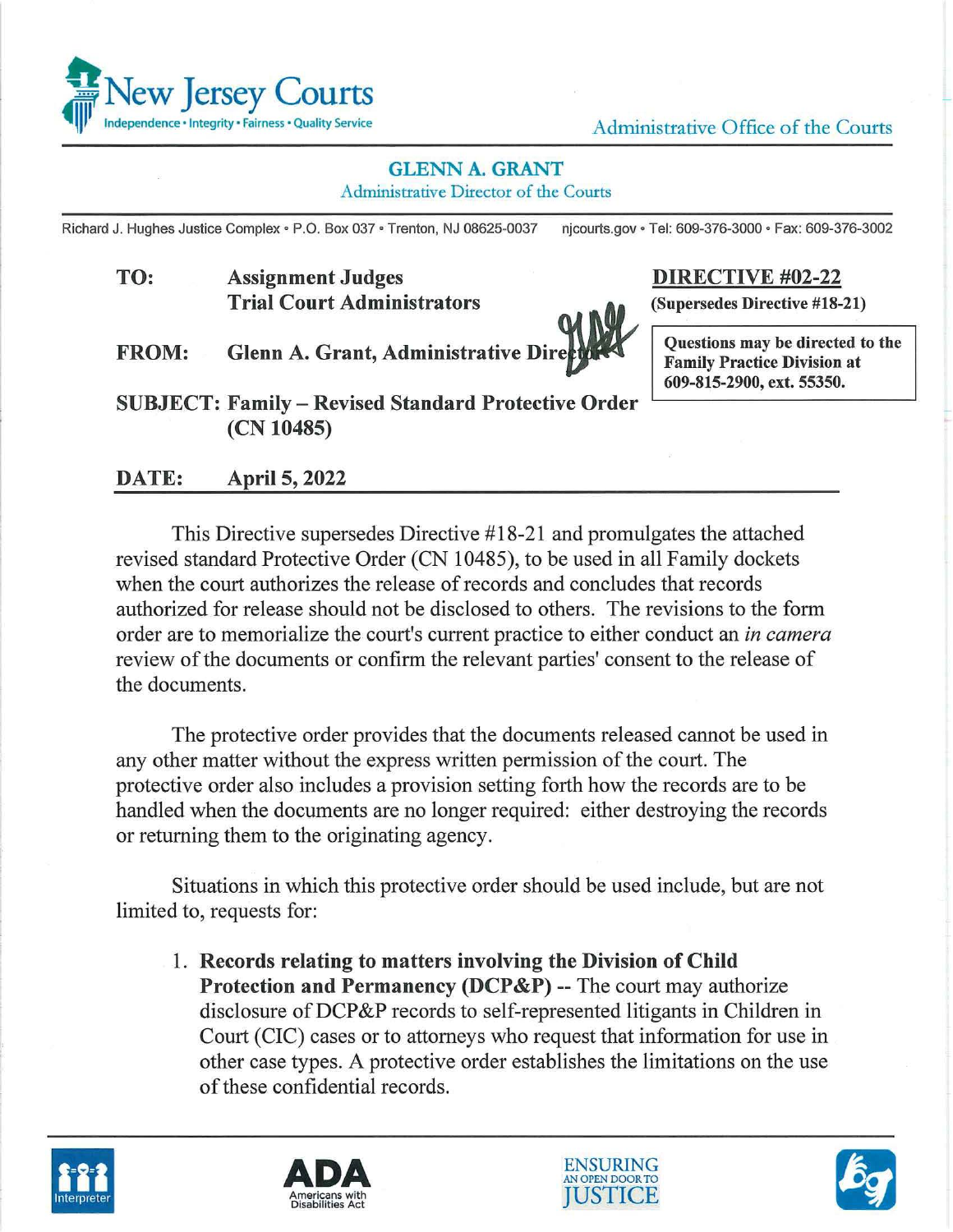- 2. **Juvenile court records to be used in criminal Extreme Risk Protection Order (ERPO) matters** -- In ERPO cases, evidence of a history of violence can be produced, which may include juvenile records. See N.J.S.A. 2C:58-23(f). While ERPOs are also confidential, and records may only be disclosed as set forth in N.J.S.A. 2C:58-30(a), the Family judge should have the discretion to control the redisclosure of juvenile records. The protective order permits juvenile records to be used in an ERPO proceeding while simultaneously maintaining the confidentiality of these records.
- 3. **Records obtained in contested custody, parenting time, and visitation matters filed in the dissolution and non-dissolution dockets.** This includes the results of custody investigations and expert evaluations resulting from the medical, mental health, social or economic examinations of any party.

## Attachment

cc: Chief Justice Stuart Rabner Criminal Presiding Judges Family Presiding Judges Steven D. Bonville, Chief of Staff AOC Directors and Assistant Directors Clerks of Court Special Assistants to the Administrative Director Chiefs, Family Practice Division Chiefs, Criminal Practice Division Criminal Division Managers and Assistant Division Managers Family Division Managers and Assistant Division Managers Emily Mari, Esq., Staff Attorney, Family Practice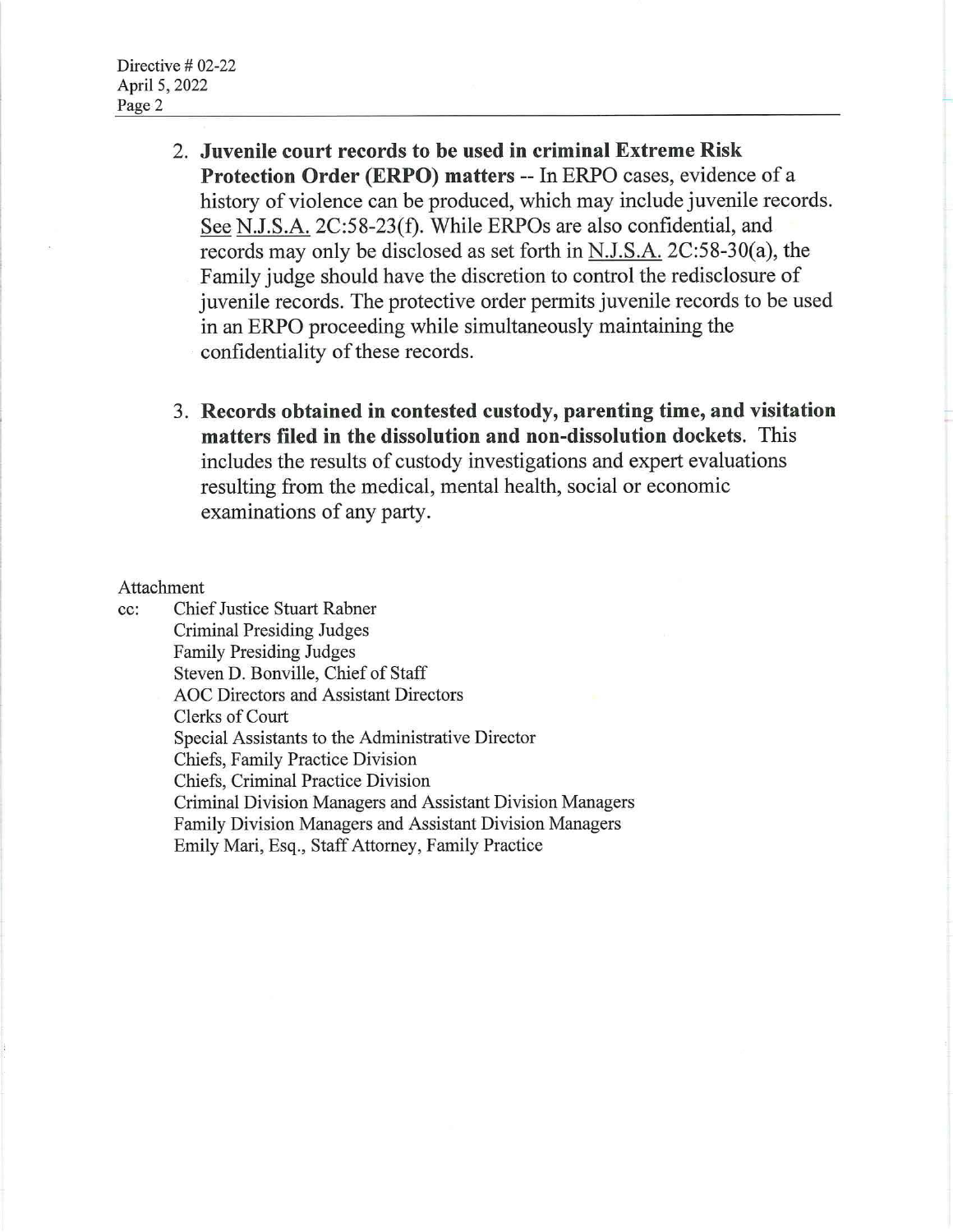| <b>Prepared By The Court</b> |  |  |
|------------------------------|--|--|
|------------------------------|--|--|

|    |                                                                                                                                                                                                                                   | Superior Court of New Jersey<br>Chancery Division - Family Part |
|----|-----------------------------------------------------------------------------------------------------------------------------------------------------------------------------------------------------------------------------------|-----------------------------------------------------------------|
|    |                                                                                                                                                                                                                                   | County of                                                       |
|    |                                                                                                                                                                                                                                   | Docket Number:<br>ź.                                            |
|    | Plaintiff                                                                                                                                                                                                                         |                                                                 |
|    | V.                                                                                                                                                                                                                                |                                                                 |
|    |                                                                                                                                                                                                                                   | <b>Civil Action</b>                                             |
|    |                                                                                                                                                                                                                                   | <b>Protective Order</b><br>$\bullet$                            |
|    | Defendant                                                                                                                                                                                                                         |                                                                 |
|    | THIS MATTER being opened to the Court, and it appearing that copies of the following<br>confidential reports are being released to the attorneys and parties or the self-represented<br>litigants:                                |                                                                 |
|    | $\Box$ Home Inspection Report                                                                                                                                                                                                     | Psychiatric Report                                              |
|    | $\Box$ Social Investigation Report                                                                                                                                                                                                | <b>Risk Assessment</b>                                          |
|    | $\Box$ Psychological Report and                                                                                                                                                                                                   |                                                                 |
|    | for good cause shown;                                                                                                                                                                                                             |                                                                 |
|    |                                                                                                                                                                                                                                   |                                                                 |
|    | 1. Copies of these documents will be released to the attorneys or self-represented litigants;                                                                                                                                     |                                                                 |
|    | $\Box$ After in camera review; or<br>$\Box$ With consent of [parties]                                                                                                                                                             |                                                                 |
| 2. | Copies of these documents will be released with the understanding that the information<br>contained in the documents is to be used only for distribution to experts, attorneys and self-<br>represented litigants in the pending: |                                                                 |
|    | □ Custody/parent time case under Docket number(s) ______________________________                                                                                                                                                  |                                                                 |
|    | □ Case under Docket number(s)                                                                                                                                                                                                     |                                                                 |
|    | $\Box$ Extreme Risk Protective Order case (N.J.S.A. 2C:58-30(a)) under Docket<br>$number(s)$ ______________;                                                                                                                      |                                                                 |
|    | documents connect be used in one other motter without the current way                                                                                                                                                             |                                                                 |

- 3. The documents cannot be used in any other matter without the express written permission of the court;
- 4. This information cannot be disclosed to any other person for any reason, and cannot be given out or made public by any means, direct or indirect, without the express written permission of the court;